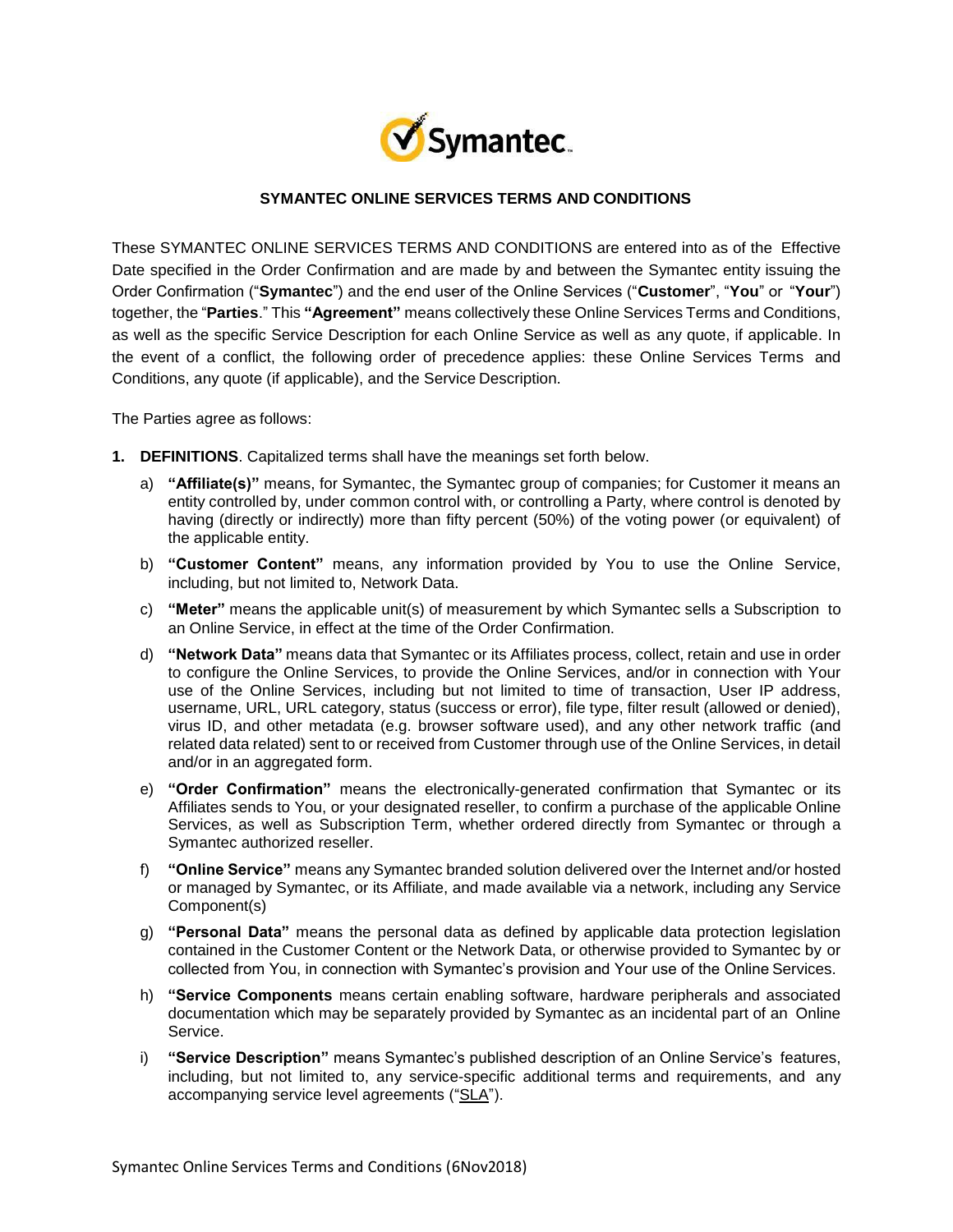- j) **"Subscription"** means, for purposes of this Agreement, a fixed term right to access, use and/or benefit from an Online Service as defined in each Order Confirmation.
- k) **"Subscription Term"** means the period of time for which a Subscription is valid, as defined in each Order Confirmation.

### **2. USE OF ONLINE SERVICES.**

a) **Initial Account and Service Set-Up**. You must provide Symantec with all reasonably necessary Customer Content to allow Symantec to provision and deliver each Online Service.

b) **Use of Online Services.** You or Your Affiliates are permitted to use the Online Services i) for Your internal business purpose, ii) up to the Meter amount for which You have purchased a Subscription, iii) only for lawful business purposes and in compliance with applicable laws, and iv) in accordance with any use limitations defined in the applicable Service Description. If You do not comply with these requirements, Symantec reserves the right to immediately suspend all or part of the Online Services during such noncompliance, without compensation to You of any kind.

c) **Use by Third Parties.** You are permitted to use the Online Services through third-party consultants, provided such parties are under written obligation to comply with this Agreement, and You assume full responsibility for their actions in connection with such use.

d) **Customer Configurations.** The Online Services do not include Your configurations, nor policies and procedures implemented and set by You that are available through the Online Services. You acknowledge and agree that You are solely responsible for selecting Your configurations and assuring that the selection conforms to Your policies and procedures and complies with all applicable laws and regulations in jurisdictions in which You are accessing the Online Services.

e) **Changes to Subscription Meter Amounts.** For Subscriptions that are invoiced in arrears, You can change Your Subscription Meter amount at any time, without having to submit any additional order to Symantec for such changes. For Subscriptions that are invoiced in advance, You may increase Your Subscription Meter amount at any time, by submitting an order for additional Online Services. If Your current use of an Online Service exceeds the Meter amount shown on Your applicable Order Confirmation(s), then You must promptly submit a new order for the additional use, which will be invoiced at the then-current rates, or as mutually agreed upon by the Parties, through the current Subscription Term, and Your aggregate Meter amount will be the basis for any renewal of the Subscription. Symantec reserves the right to invoice You for any additional use, at the then-current rates, if a corresponding order is not promptly received. Each additional order will be subject to the then-current version of this Agreement.

#### **3. SUBSCRIPTION TERM; AUTOMATIC RENEWAL.**

a) **Subscription Term and Automatic Renewal Option**. The Subscription Term will start on the date indicated on the Order Confirmation. If Your Order Confirmation indicates that the Subscription will automatically renew for the Online Service, then the Subscription Term will be renewed for a subsequent equal term and Your account will be invoiced without further action by You on the renewal date for the aggregate Meter amount at the end of the previous Subscription Term. If Your Order Confirmation does not indicate automatic renewal, then You must contact Symantec or Your reseller prior to the expiration of Your current Subscription Term to continue to access the Online Services beyond the end of the Subscription Term.

b) **Automatic Renewal Opt Out**. For Subscriptions that automatically renew, You may opt out of the automatic renewal option at any time by contacting Your reseller or by contacting Symantec at [customercare@symantec.com.](mailto:customercare@symantec.com) In the event that Symantec ceases to offer automatic renewal for specific Online Services, Symantec will provide notification to Your then-current business or technical contact, and/or by publication on the applicable management portal for the Online Service(s).

c) **Pay for Use Option.** Notwithstanding a) and b) above, for Online Services that offer a pay for use option, as specified in the Service Description or applicable program guide, Your invoices will be based upon Your actual usage in the preceding month with or without an upfront commitment. You will continue to be invoiced so long as You continue to use the Online Services.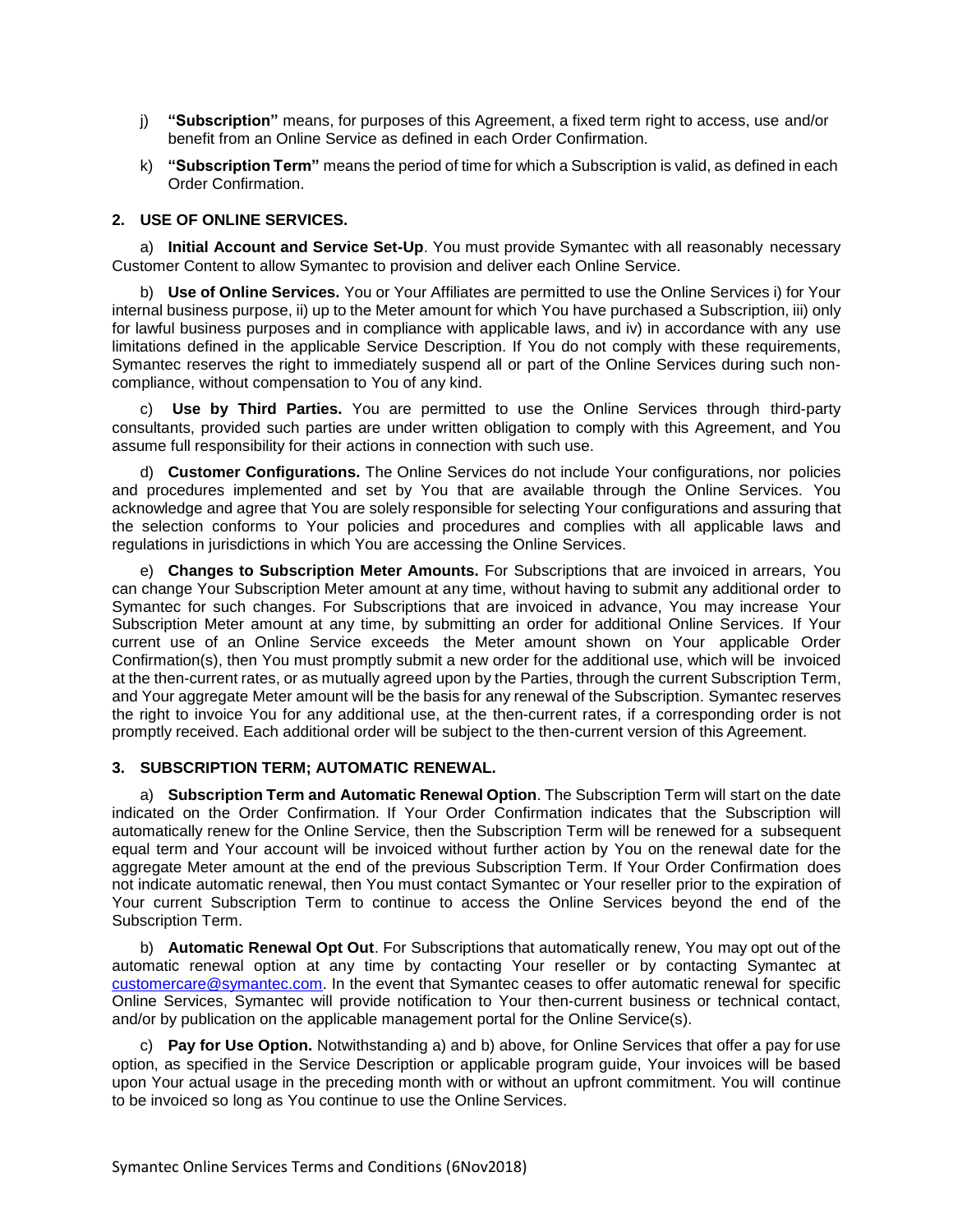d) **End of Online Service Availability**. Symantec will aim to provide You with twelve (12) months' notice of the last date of an Online Service's availability. Symantec will provide such notification to Your then-current business or technical contact, and/or by publication on the applicable administrator portal for the Online Service(s). Once an Online Service is no longer available, You will no longer have access to or use of the Online Service.

### **4. TERM; TERMINATION.**

a) **Term.** These Online Services Terms and Conditions are effective upon the date of acceptance or Your use of the Online Services, whichever occurs first, and will continue unless terminated as specified below.

b) **Right to Termination.** (i) If You have chosen the automatic renewal option for Your Subscription, then You may cancel such automatic renewal at any time. (ii) For any Subscription that is paid in advance or for a Subscription Term of twelve (12) months or longer, such Subscription is non-cancellable and payments for such Subscription are non-refundable. (iii) For any Subscription paid in arrears, with a Subscription Term of no more than thirty (30) days, either Party may cancel orders for such Subscriptions upon thirty (30) days' written notice before the end of Your next billing cycle. (iv) This Agreement and each individual Subscription may be terminated by either Party if the other Party breaches any material term of this Agreement and such breach remains uncorrected for thirty (30) days following written notice; or immediately, if the other Party becomes the subject of a voluntary or involuntary petition in bankruptcy or any involuntary proceeding relating to insolvency, receivership, liquidation, or similar action for the benefit of creditors as a consequence of debt, or if the other Party otherwise ceases or threatens to cease business.

c) **Effect of Termination.** Upon termination of an individual Subscription, the Agreement and all other Subscriptions will continue in full force and effect. Upon termination of this Agreement in whole, all current Subscriptions will be terminated immediately. Termination of this Agreement will be without prejudice to any rights or liabilities accrued as of the date of termination. Symantec is entitled to invoice and be paid for all Online Services provided up to the effective date of termination, and all invoices become immediately then due and payable. Any provision of the Agreement which is intended to survive expiration or termination will survive, including, without limitation, confidentiality, restrictions on use of intellectual property, indemnity, limitations on liability and disclaimers of warranties and damages, governing law, and Your payment obligations accrued prior to termination.

# **5. PRICING; INVOICES; FEES; PAYMENT; TAXES.**

THE FOLLOWING TERMS SHALL APPLY ONLY IN THE EVENT THAT SYMANTEC ACCEPTS CUSTOMER'S ORDERS DIRECTLY. If You order from a Symantec authorized reseller, then all provisions related to pricing, invoicing, fees, payments and taxes shall be as agreed between You and such reseller. Symantec will not be liable for any agreement between You and any reseller for any other account administration on Your behalf.

a) **Pricing.** Symantec reserves the right to change its pricing at any time. Symantec may change its pricing for an Online Service by publishing, quoting or invoicing You for the updated pricing and will aim to provide advance notice before such changes take effect.

b) **Invoices**. Symantec reserves the right to invoice immediately upon acceptance of an Online Service(s) order. If You require a purchase order document ("**PO**"), in order for Symantec to process Your payment of an invoice, then such PO must include sufficient detail to allow Symantec to accept and accurately fulfil Your order. Depending on the Online Service Subscription model You select, Symantec will either: (i) invoice You for the Online Services in advance, or (ii) invoice You in arrears. Such invoicing schedule will be defined in the Order Confirmation. Symantec reserves the right to begin invoicing You, even if Symantec cannot provide the Online Services due to Your act or omission or failure to provide required information.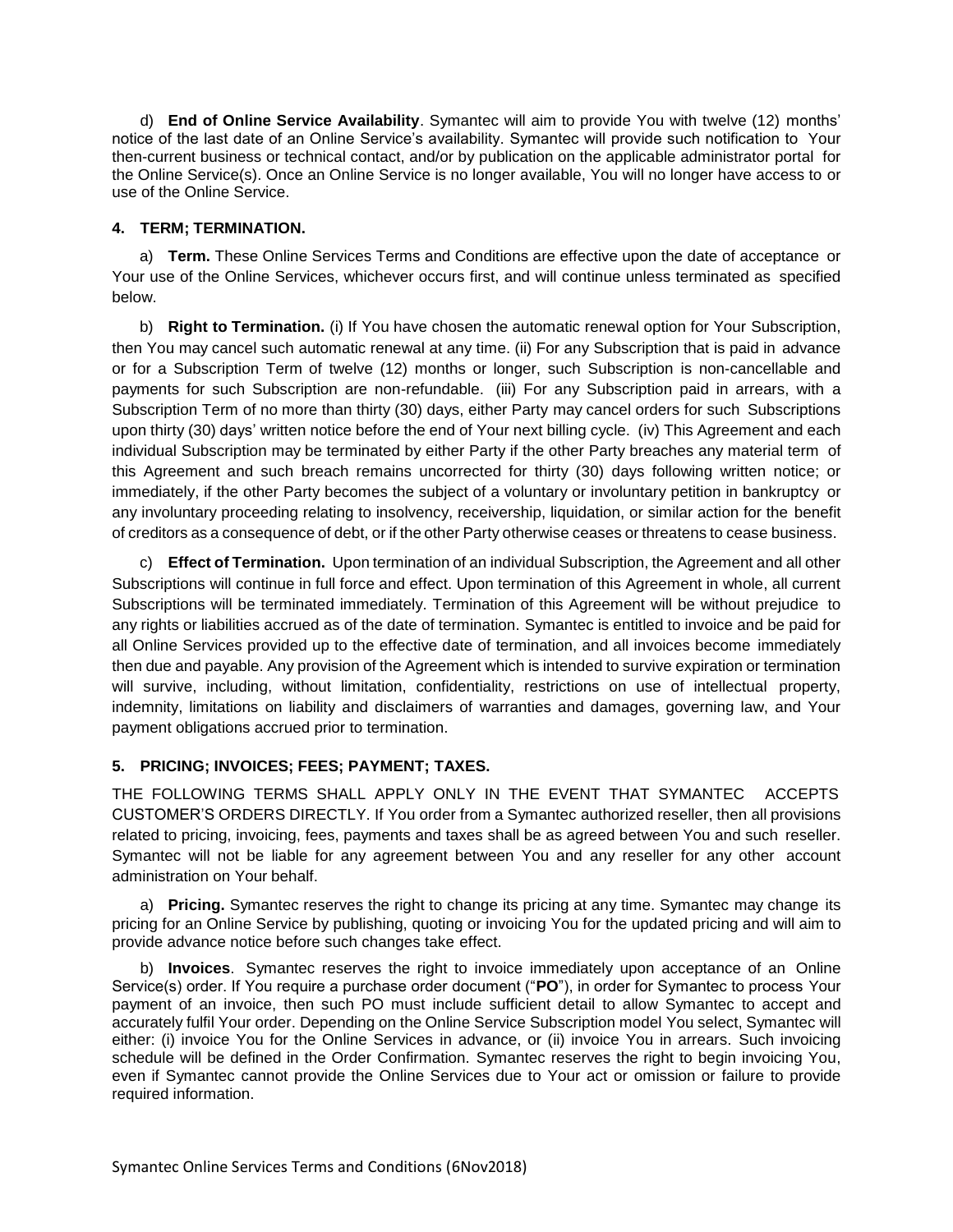c) **Fees and Payment**. You will pay Symantec the fees agreed to by the Parties ("**Fees**") within thirty (30) days from the date of invoice unless otherwise mutually agreed to in writing by the Parties. Your order may contain Online Services that are invoiced in advance or in arrears. If any sum payable to Symantec is not paid by the due date, Symantec reserves the right, without prejudice to any other remedy, to (i) charge interest on such overdue sum on a day to day basis from the due date until paid in full the lesser of one percent (1%) per month or the maximum rate permitted by applicable law; and/or (ii) suspend the provision of the Online Services upon five (5) days prior notice, until paid in full.

d) **Taxes**. You are responsible for all taxes, customs duties, import fees or other similar charges, and all other mandatory payments imposed by government entities with respect to the Online Services or other items provided under this Agreement, excluding tax imposed on Symantec's net income and withholding taxes (subject to the condition of providing withholding tax payment receipts, as set forth below). Symantec will bill applicable taxes as a separate item. If a transaction is exempt from tax, You will provide Symantec with a valid exemption certificate or other evidence of such exemption in a form acceptable to Symantec. If You are required by law to withhold any tax from the payment, You will provide Symantec with original or certified copies of all tax payment receipts or other evidence of payment of taxes by You with respect to transactions under this Agreement. If You fail to provide Symantec with such tax payment receipts, if applicable, then You will reimburse Symantec for any fines, penalties, taxes and other governmental agency charges resulting from such failure.

**6. LIMITED WARRANTY.** Symantec warrants that it provides Online Services using reasonable care and skill in accordance with the corresponding Services Description and within the industry standards. The warranty for an Online Service ends when the Subscription Term ends.

SYMANTEC DOES NOT WARRANT UNINTERRUPTED OR ERROR-FREE OPERATION OF AN ONLINE SERVICE OR THAT SYMANTEC WILL CORRECT ALL DEFECTS OR PREVENT THIRD PARTY DISRUPTIONS OR UNAUTHORIZED THIRD-PARTY ACCESS. THESE WARRANTIES ARE THE EXCLUSIVE WARRANTIES FROM SYMANTEC AND REPLACE ALL OTHER WARRANTIES, INCLUDING THE IMPLIED WARRANTIES OR CONDITIONS OF SATISFACTORY QUALITY, MERCHANTABILITY, NON-INFRINGEMENT, AND FITNESS FOR A PARTICULAR PURPOSE. SYMANTEC'S WARRANTIES WILL NOT APPLY IF THERE HAS BEEN MISUSE, MODIFICATION, DAMAGE NOT CAUSED BY SYMANTEC, FAILURE TO COMPLY WITH INSTRUCTIONS PROVIDED BY SYMANTEC, OR AS OTHERWISE STATED IN SYMANTEC'S PUBLISHED POLICY. NON-SYMANTEC BRANDED SERVICES ARE SOLD UNDER THE AGREEMENT AS-IS, WITHOUT WARRANTIES OF ANY KIND.

**7. INTELLECTUAL PROPERTY.** You acknowledge that, while performing the Services, Symantec may use software and related processes, instructions, methods, and techniques that have been previously developed by Symantec Corporation and/or its licensors, and that the same shall remain the sole and exclusive property of Symantec Corporation and/or its licensors.

# **8. DEFENSE OF THIRD PARTY CLAIMS.**

Symantec will defend, indemnify and hold You harmless against any claims asserting that the Online Services infringe any intellectual property right of a third party, and will pay any and all damages finally awarded by a court and actually paid by You, or agreed to in a final settlement by Symantec and attributable to such claim. Symantec's obligations under this provision are subject to Your not having compromised or settled such claim and doing the following: (a) notifying Symantec of the claim in writing, as soon as You learn of it; (b) providing Symantec with all reasonable assistance and information to enable Symantec to perform Symantec's duties under this Section; and (c) allowing Symantec and its Affiliates sole control of the defense and all related settlement negotiations. Notwithstanding the foregoing, You may participate at Your expense in the defense of any such claim with Your own counsel, provided that Symantec and its Affiliates retain sole control of the claim. You have the right to approve any settlement that affirmatively places on You an obligation that has a material adverse effect on You other than the obligations to cease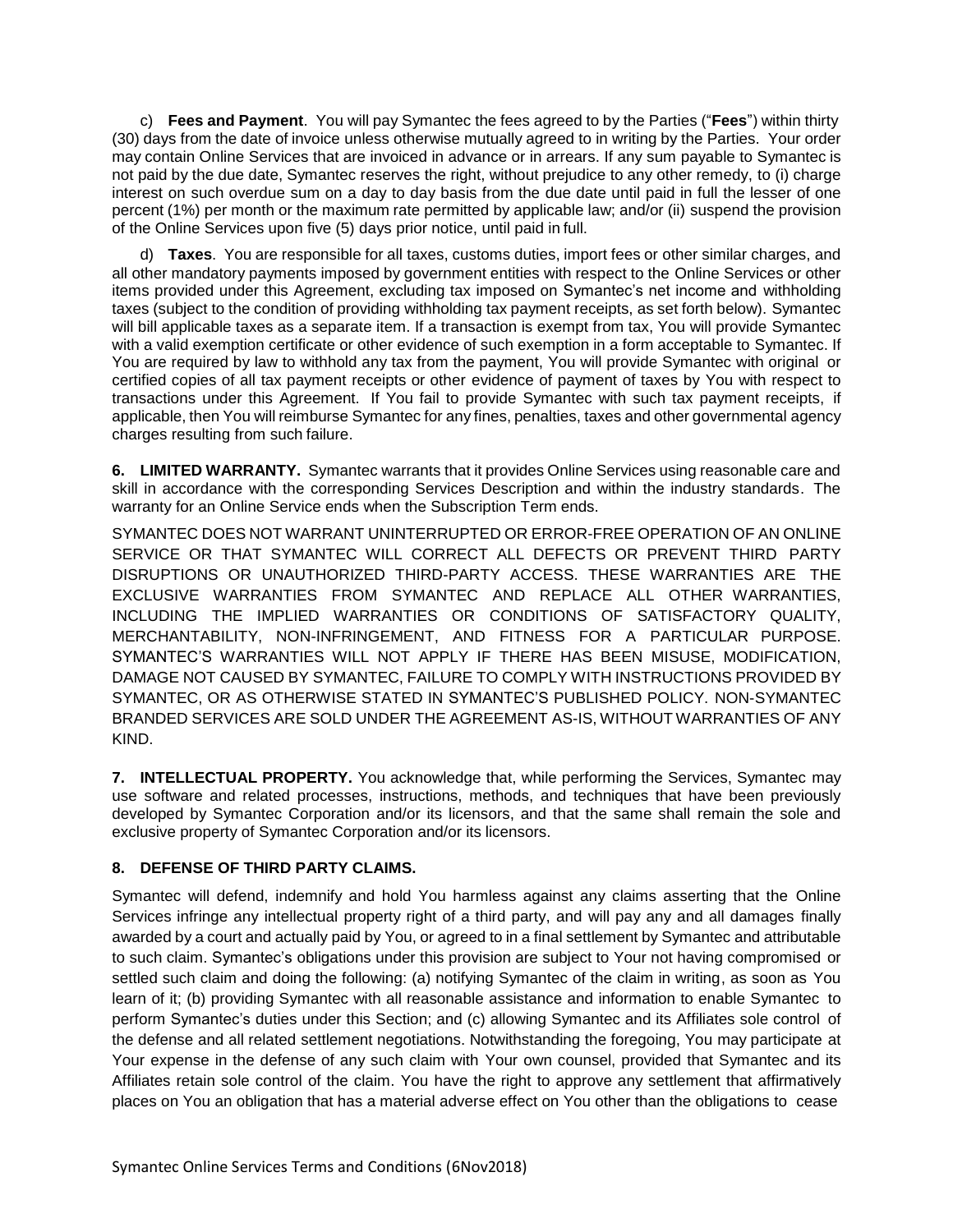using the affected Online Service or to pay sums indemnified under this Section. Such approval will not be unreasonably withheld.

If the Online Services are found to infringe, or if Symantec determines in Symantec's sole opinion that the Online Services are likely to be found to infringe, then Symantec will either: (i) obtain for You the right to continue to use the Online Services; or (ii) modify the Online Service (including, if applicable, any Service Component(s)) so as to make it non-infringing, or replace it with a non-infringing equivalent substantially comparable in functionality, and in the case of infringing Service Component(s), You will stop using any infringing version of such Service Component(s)); or, if Symantec determines in its sole opinion that "(i)" and/or "(ii)" are not reasonable, Symantec may (iii) terminate Your rights and Symantec's obligations under this Agreement with respect to such Online Services, and in such case shall refund to You the pre-paid fees for the relevant Online Services. Notwithstanding the above, Symantec will not be liable for any infringement claim to the extent that it is based upon: (1) modification of the Online Services other than by Symantec; (2) combination, use, or operation of the Online Services with products not specifically authorized by Symantec to be combined with the Online Services; (3) use of the Online Services other than in accordance with this Agreement; or (4) Your continued use of infringing Online Services after Symantec, for no additional charge, supplies or offers to supply modified or replacement non-infringing Online Services.

THIS SECTION STATES YOUR SOLE AND EXCLUSIVE REMEDY AND SYMANTEC'S SOLE AND EXCLUSIVE LIABILITY WITH RESPECT TO CLAIMS OF INFRINGEMENT OR MISAPPROPRIATION OF ANY INTELLECTUAL PROPERTY. EXCEPT AS EXPRESSLY STATED IN THIS SECTION, ALL WARRANTIES AGAINST INFRINGMENT OF ANY INTELLECTUAL PROPERTY RIGHTS, STATUTORY, EXPRESS, OR IMPLIED ARE EXPRESSLY DISCLAIMED.

### **9. CONFIDENTIALITY.**

a) "Confidential Information" means, for purposes of this Agreement, the non-public information provided by a Party ("Discloser") to the other Party ("Recipient") related to the business opportunities between the Parties, provided that such information is: (1) identified as confidential at the time of disclosure by the Discloser, or (2) if the initial disclosure is not in written or other tangible form, the Confidential Information will be so identified at the time of disclosure and reduced to written or other tangible form, appropriately marked and submitted by the Discloser to the Recipient as soon as reasonably practicable thereafter, but no later than thirty (30) days after disclosure. Confidential Information of Symantec shall include product architecture, product research and development plans, non-public financial data and roadmaps, whether marked as confidential or not. A Recipient may use the Confidential Information that it receives from the Discloser solely for the purpose of performing activities contemplated under this Agreement. For a period of five (5) years following the applicable date of disclosure of any Confidential Information, a Recipient will not disclose the Confidential Information to any third party. A Recipient will protect it by using the same degree of care, but no less than a reasonable degree of care, to prevent the unauthorized use, dissemination or publication as the Recipient uses to protect its own confidential information of a like nature. The Recipient may disclose the Confidential Information to its affiliates, agents and subcontractors with a need to know in order to fulfill the purpose of this Agreement, under a nondisclosure agreement at least as protective of the Discloser's rights as this Agreement.

b) This Section 9 imposes no obligation upon a Recipient with respect to Confidential Information which: (i) is or becomes public knowledge other than by breach of this Agreement; (ii) was in the Recipient's possession before receipt from the Discloser and was not subject to a duty of confidentiality; (iii) is rightfully received by the Recipient without any duty of confidentiality; (iv) is disclosed generally to a third party by the Discloser without a duty of confidentiality on the third party; or (v) is independently developed by the Recipient without use of the Confidential Information. The Recipient may disclose the Discloser's Confidential Information as required by law or court order provided: (1) the Recipient promptly notifies the Discloser in writing of the requirement for disclosure, if legally permissible; and (2) discloses only as much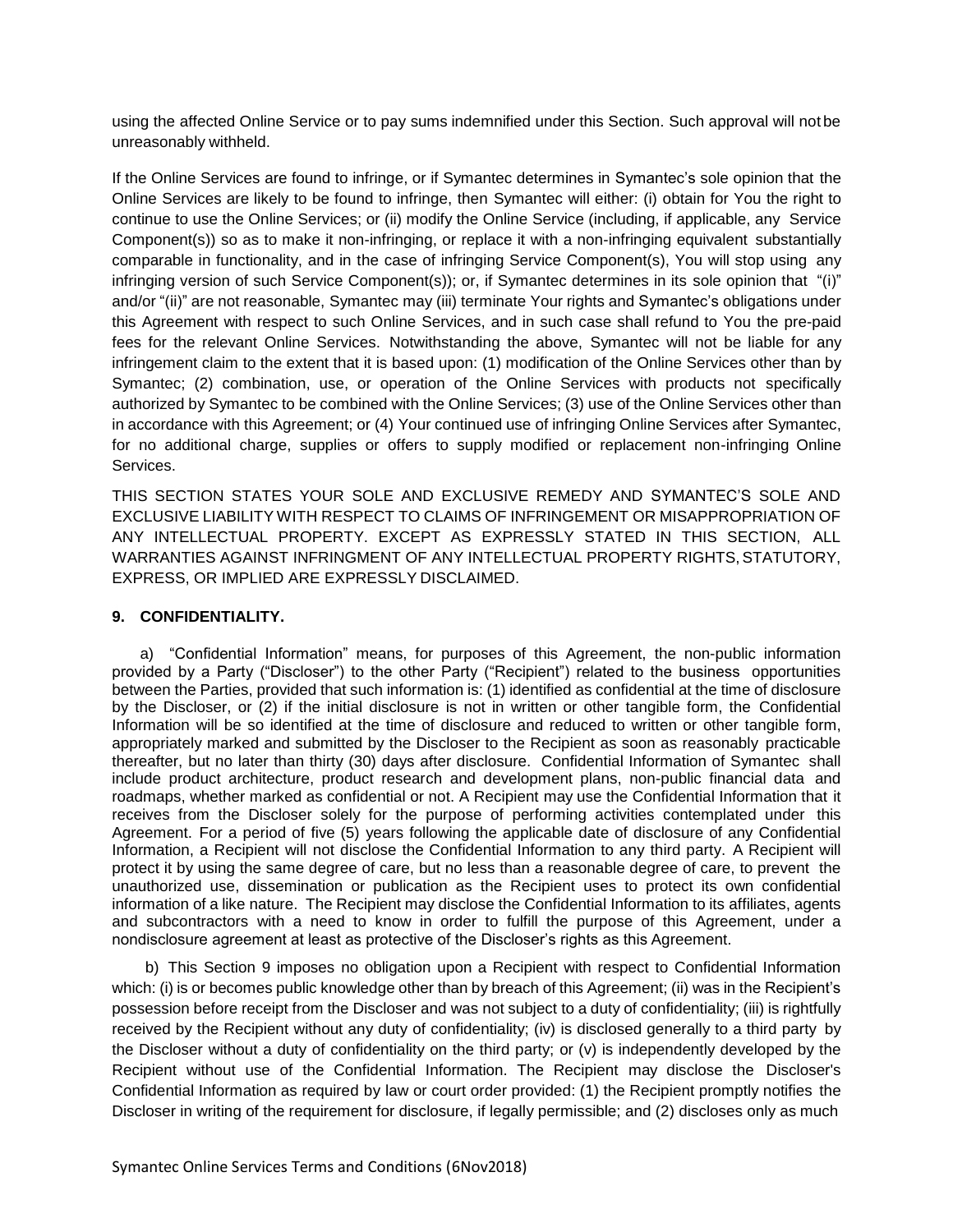of the Confidential Information as is required. Upon request from the Discloser or upon termination of the Agreement, the Recipient will aim to return all Confidential Information and all copies, notes, summaries or extracts thereof or certify destruction of the same.

c) Each party will retain all right, title and interest to such party's Confidential Information. The parties acknowledge that a violation of the Recipient's obligations with respect to Confidential Information may cause irreparable harm to the Discloser for which a remedy at law would be inadequate. Therefore, in addition to any and all remedies available at law, Discloser will be entitled to seek an injunction or other equitable remedies in all legal proceedings in the event of any threatened or actual violation of any or all of the provisions. Subject to the terms of this Agreement: (i) Discloser may request the return of Confidential Information; (ii) or upon termination or completion of the Agreement or any Online Services, Recipient will either return (if technically feasible to do so) or destroy the Confidential Information and upon request of Discloser, will certify such destruction. Notwithstanding the foregoing and provided that such information is protected in accordance with the terms of this Agreement, the Recipient may continue to maintain copies of Confidential Information: (x) that is included in its data backup, which will be destroyed in accordance with the Recipient's data retention policies; or (y) as required to comply with applicable law, which will be destroyed when such obligation is met.

**10. SECURITY OF CUSTOMER CONTENT.** Symantec will protect Customer Content from unauthorized access, use or disclosure. To that effect, Symantec will maintain adequate technical, organizational, and physical safeguards in order to protect the security and integrity of the Customer Content against accidental, unauthorized, or unlawful destruction, loss, alteration, disclosure or access.

**11. PERSONAL DATA PROCESSING.** You acknowledge and agree that Symantec will process Personal Data as part of the provision of the Online Services in accordance with, and for the purposes defined in, Symantec Global Privacy Statement available at [www.symantec.com/privacy,](http://www.symantec.com/privacy) including: (i) management of Customer relationship; (ii) sales administration (e.g. management of products and services, ordering and invoicing, contract management, technical support renewal management); (iii) Symantec products/services related communications including technical support information such as new versions or updates; (iv) management of Symantec products and services entitlement; (v) marketing of Symantec products and services; (vi) development of threat intelligence resources aiming at ensuring and improving the ability of networks and systems to resist unlawful or malicious actions compromising the security of information and services accessible via such networks and systems; (vii) development and enhancement of Symantec products and services; (vii) compliance with applicable laws, regulations and law enforcement requests (all of the above being defined as **Symantec Processing**).

The following terms shall apply to the extent EU Data Protection Legislation applies to the process activities involved in the Online Services:

The term "EU Data Protection Legislation" means the: (i) the General Data Protection Regulation (EU) 2016/679 of the European Parliament and of the Council of 27 April 2016 on the protection of natural persons with regard to the processing of Personal Data and on the free movement of such data, and repealing Directive 95/46/EC ("GDPR"); and (ii) to the extent applicable to the Online Services, any other EU or EU Member State data protection laws with respect to the processing of Personal Data under the Agreement.

The terms "Controller" and "Processor" used below shall have the meaning defined in the applicable EU Data Protection Legislation.

As a Processor, Symantec shall only process Personal Data on Customer's behalf in accordance with the terms of the Data Processing Addendum available at [www.symantec.com/](http://www.symantec.com/)privacy.

Customer has been advised that during the term of this Agreement Symantec will collect Personal Data and process it as a Controller pursuant to the Symantec Global Privacy Statement available at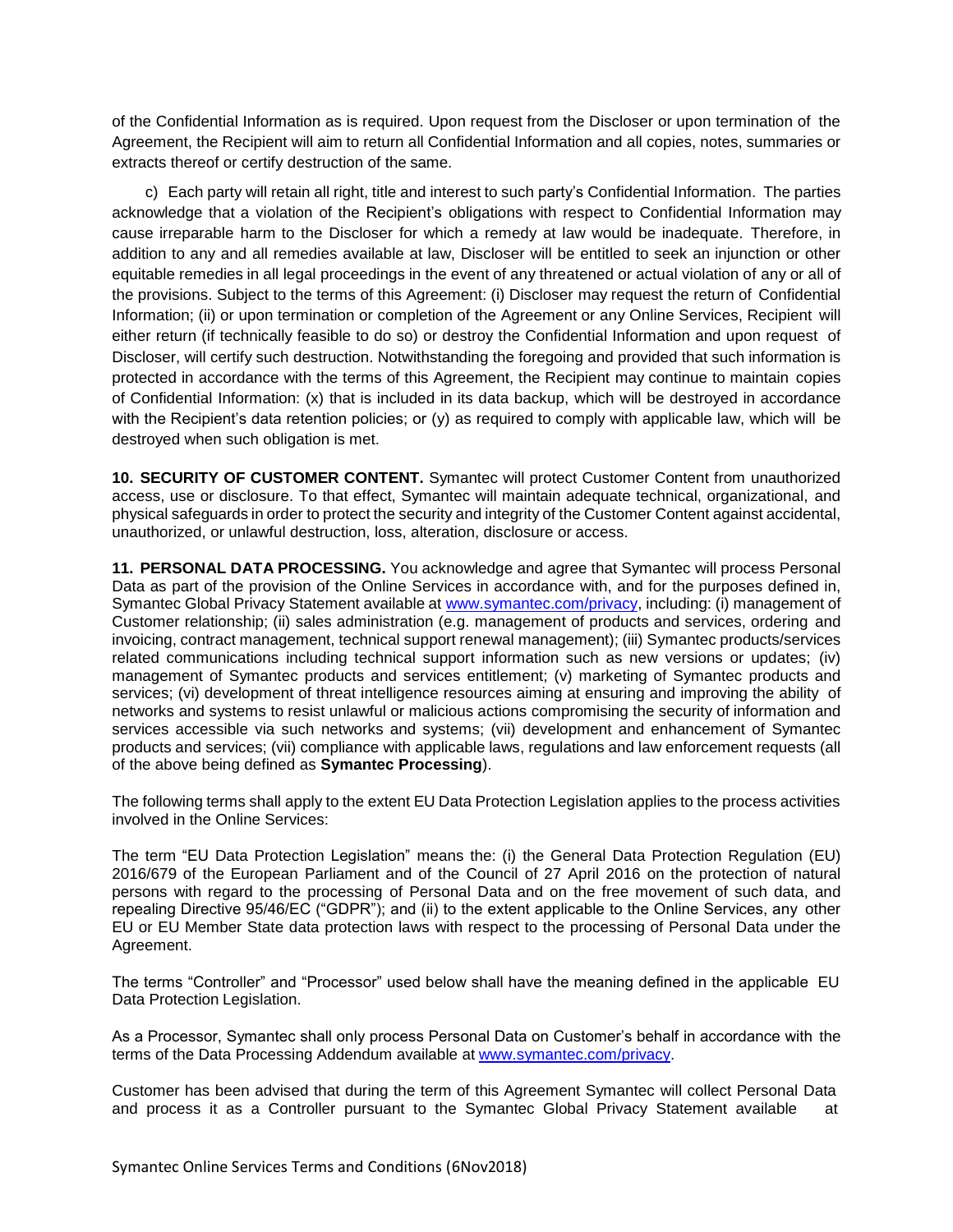[www.symantec.com/privacy](http://www.symantec.com/privacy) to the extent permitted by EU Data Protection Legislation, including for the purposes of Symantec Processing (as defined above).

### **12. LIMITATION OF LIABILITY.**

a) Nothing in this Agreement shall exclude or limit: (i) Symantec's liability for death or personal injury caused by its negligence; (ii) any fraud or fraudulent pre-contractual misrepresentations made by Symantec on which Customer can be shown to have relied; (iii) Symantec's obligations outlined in Section 8; or (iv) any other liability which cannot be excluded by law.

b) TO THE MAXIMUM EXTENT PERMITTED BY APPLICABLE LAW AND REGARDLESS OF WHETHER ANY REMEDY SET FORTH IN THIS AGREEMENT FAILS OF ITS ESSENTIAL PURPOSE, IN NO EVENT WILL SYMANTEC OR ITS SUPPLIERS BE LIABLE TO CUSTOMER, WHETHER IN CONTRACT, TORT (INCLUDING NEGLIGENCE) OR OTHERWISE, FOR (I) ANY COSTS OF PROCUREMENT OF SUBSTITUTE OR REPLACEMENT GOODS AND SERVICES, LOSS OF PROFITS, LOSS OF USE, LOSS OF OR CORRUPTION TO DATA, BUSINESS INTERRUPTION, LOSS OF PRODUCTION, LOSS OF REVENUES, LOSS OF CONTRACTS, LOSS OF GOODWILL, ANTICIPATED SAVINGS, WASTED MANAGEMENT AND STAFF TIME; WHETHER (IN ANY SUCH CASE) ARISING DIRECTLY OR INDIRECTLY OUT OF THIS AGREEMENT OR USE OF THE ONLINE SERVICES, AND WHETHER OR NOT SYMANTEC OR ITS SUPPLIERS HAVE BEEN ADVISED SUCH DAMAGES OR LOSSES MIGHT OCCUR; OR (II) ANY SPECIAL, CONSEQUENTIAL, INCIDENTAL OR INDIRECT DAMAGES.

c) SUBJECT TO SECTIONS A) AND B), TO THE EXTENT PERMITTED BY APPLICABLE LAW, SYMANTEC'S OR SYMANTEC'S SUPPLIERS' TOTAL AGGREGATE LIABILITY FOR ALL CLAIMS ARISING UNDER OR IN CONNECTION WITH THIS AGREEMENT WHETHER IN CONTRACT, TORT (INCLUDING NEGLIGENCE), STATUE OR OTHERWISE IS LIMITED TO THE TOTAL OF THE FEES ACTUALLY PAID OR PAYABLE FOR THE ONLINE SERVICE GIVING RISE TO THE CLAIM, DURING THE TWELVE (12) MONTHS BEFORE THE CAUSE OF ACTION AROSE.

**13. U.S. GOVERNMENT RESTRICTED RIGHTS**. This Section 13 applies only to U.S. Government entities. The Online Service is deemed to be commercial computer software for purposes of FAR 12.212 and DFAR Section 227-7202. Any use, modification, reproduction release, performance, display or disclosure of the Online Service by the U.S. Government shall be solely in accordance with the terms of this Agreement, and except as otherwise explicitly stated in this Agreement all provisions of this Agreement shall apply to the U.S. Government.

**14. AUDIT RIGHTS.** If Symantec cannot accurately determine Customer's use of the Online Services through Symantec's systems used to provide the Online Services, the following shall apply: Symantec may audit Your use of the Online Services to verify that Your usage has not exceeded the Subscription Meter amount during the Subscription Term, including without limitation through collection and use of Customer Content, self-certifications, on-site audits and/or audits done using a third-party auditor, at Symantec's expense. Third party audits will be done upon reasonable notice and during normal business hours, but not more often than once in any twelve (12) month period unless a material discrepancy was identified during the course of a prior review at Symantec's expense. You agree to implement internal safeguards to prevent any unauthorized use of, or access to, the Online Services. You further agree to keep records sufficient to certify Your compliance with this Agreement during the Subscription Term, and, upon request by Symantec, will provide and certify metrics and/or reports based upon such records and accounting for the Subscription Meter amount and relevant current and historical detail. If Your usage of the Online Services is determined to have exceeded the Subscription Meter amount during the Subscription Term, You will promptly submit an order within thirty (30) days, at Manufacturer's Suggested Retail Price (MSRP), or as mutually agreed upon with Symantec, applicable to Your current and historical use of the Online Services in excess of Your Subscription Meter amount, including, but not limited to current and historical Subscription fees. Excess subscription fees will be calculated at a minimum of one (1) year, unless an accurate prorated calculation can be determined and validated by Symantec. Symantec reserves the right to charge interest at the rate of one and one-half percent (1½%) per month or the highest interest rate allowed by law, whichever is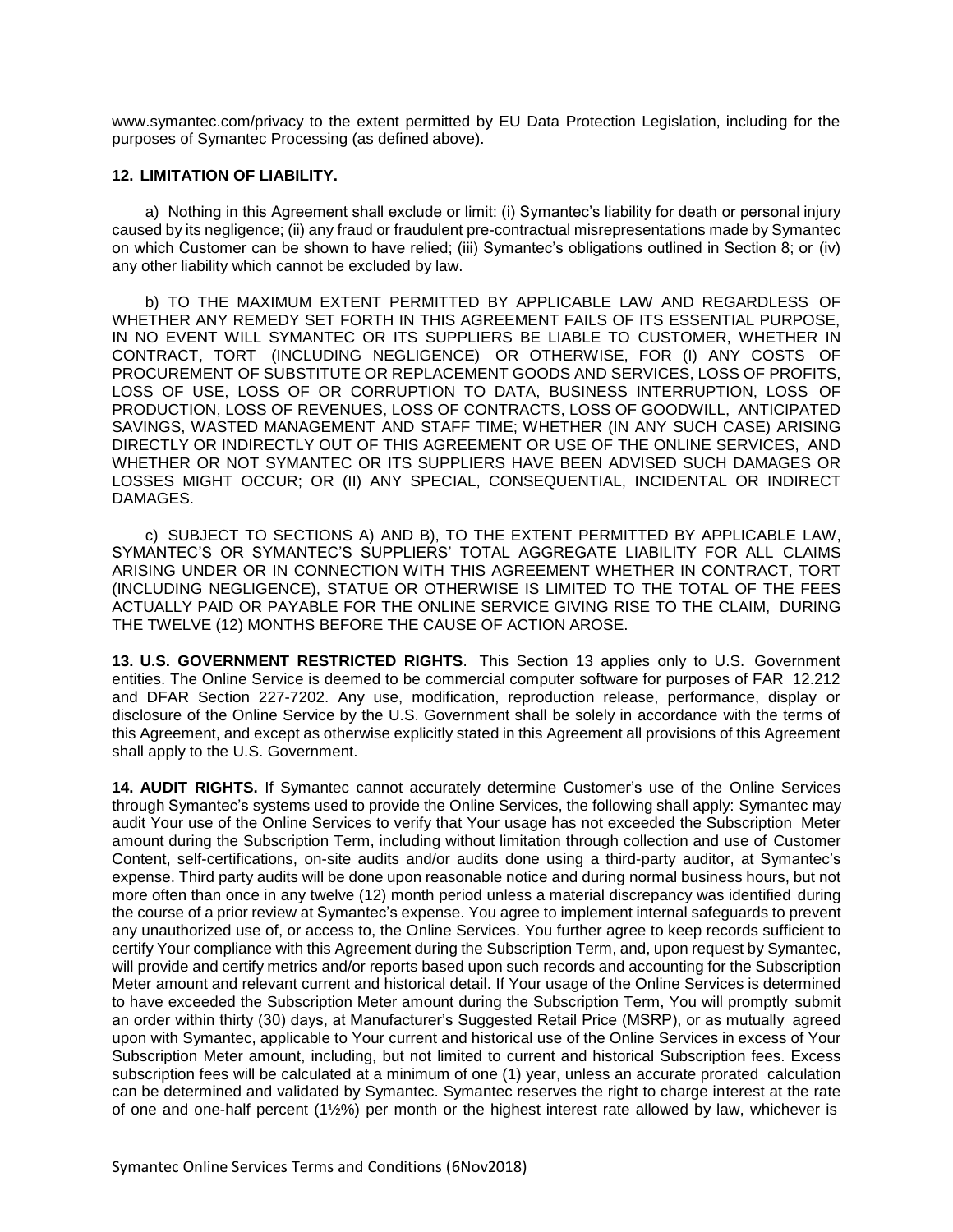lower, from the date on which such amount became due. However, where the audit demonstrates that the MSRP value of Your non-compliant usage exceeds five percent (5%) of the MSRP value of Your Online Services. In such case, in addition to increasing the Subscription Meter amount to correct for current and historical excess usage, You shall reimburse Symantec for the costs for the third-party auditor.

**15. TRIAL AND BETA.** If the Online Service is provided to You for trial purposes and You have a signed trial agreement with Symantec for Online Services, Your rights to any trial of the Online Service will be pursuant to the terms of such signed trial agreement. If You do not have a signed trial agreement with Symantec for the Online Service and if You are provided any Online Service for trial purposes, the trial period will commence on the date that You are notified by Symantec that the Online Service has been provisioned and will continue for the time specified by Symantec, but not to exceed sixty (60) days. At any time prior to the commencement of the trial period or during the trial period, Symantec may, in its sole discretion, decline or discontinue provision of the Online Service and terminate the trial with immediate effect. Once the trial period has commenced, You may terminate the trial and Symantec's provision of the Online Service upon seventy-two (72) hours prior written notice to Symantec. After the trial period expires, You may request to continue using the Online Service being evaluated only upon purchase of the commercially available Online Service. During the trial period, no warranties shall apply to the Online Service, no technical support is included, and no service level agreements nor remedies will be available for the Online Service. All other terms and conditions of this Agreement shall otherwise apply to Your trial of the Online Service. IN THE EVENT THAT YOU TEST THE BETA VERSION OF AN ONLINE SERVICE, YOU ACKNOWLEDGE THAT THE BETA ONLINE SERVICE IS UNTESTED, PRELIMINARY IN FORM AND/OR IN A TEST ENVIRONMENT. THE BETA ONLINE SERVICE IS PROVIDED "AS IS" WITH NO WARRANTIES OR REPRESENTATIONS WHATSOEVER. THE TERMS OF THE SERVICE LEVEL AGREEMENT (IF ANY) SHALL NOT APPLY TO ANY BETA ONLINE SERVICES.

**16. GENERAL.** (a) Symantec is an independent contractor and shall not be deemed Your employee or agent. (b) Symantec has the right to subcontract the performance of the Online Services to third parties, provided that Symantec remains responsible for the contractual obligations according to the Agreement. (c) All notices of breach, termination or the like will be in writing and addressed to the receiving party's current business contact, if known, with a cc: to the General Counsel/Legal Department of the receiving party and sent to the party's address as stated in the Order Confirmation, or as updated by either party in writing. Notices shall be effective upon receipt and shall be deemed received as follows: (i) if personally delivered by courier, when delivered, or (ii) if mailed by first class mail, or the local equivalent, on the fifth business day after posting with the proper address. (d) You may not assign the rights granted under the Agreement, in whole or in part and whether by operation of contract, law or otherwise, withoutSymantec's prior written consent. Such consent will not be unreasonably withheld or delayed. (e) Each party will be excused from performance, other than payment obligations, for any period during which, and to the extent that, it is prevented from performing any obligation or service, in whole or in part, due to unforeseen circumstances or to causes beyond such party's reasonable control including but not limited to war, strike, riot, crime, acts of God, or shortages of resources. (f) If You are is located in North America or Latin America, this Agreement will be governed by the laws of the State of California, United States of America. If You are located in China, this Agreement will be governed by the laws of the Peoples Republic of China. If You are otherwise located in Asia Pacific, this Agreement is governed by the laws of Singapore. If You are located in Europe, Middle East, or Africa, this Agreement will be governed by the laws of England and Wales. Such governing laws are exclusive of any provisions of the United Nations Convention on Contracts for Sale of Goods, including any applicable amendments, and without regard to principles of conflicts of law. (g) If any provision of the Agreement is found partly or wholly illegal or unenforceable, such provision will be enforced to the maximum extent permissible, and the legality and enforceability of the other provisions will remain in full force and effect. A waiver of any breach or default under the Agreement will not constitute a waiver of any other right for subsequent breach or default. No person other than a party to the Agreement will be entitled to enforce any term of it except as expressly provided in the Agreement. (h) You acknowledge and agree that the Online Services (and applicable Services Components) and any related download or technology ("Controlled Technology") may be subject to applicable export control and trade sanction laws, regulations, rules and licenses, and that You are on notice of the information published by Symantec o[n](http://www.symantec.com/about/profile/policies/legal.jsp) [http://www.symantec.com/about/profile/policies/legal.jsp,](http://www.symantec.com/about/profile/policies/legal.jsp) or successor website, and will comply with the foregoing, and with such further export restrictions that may govern individual Online Services, as specified